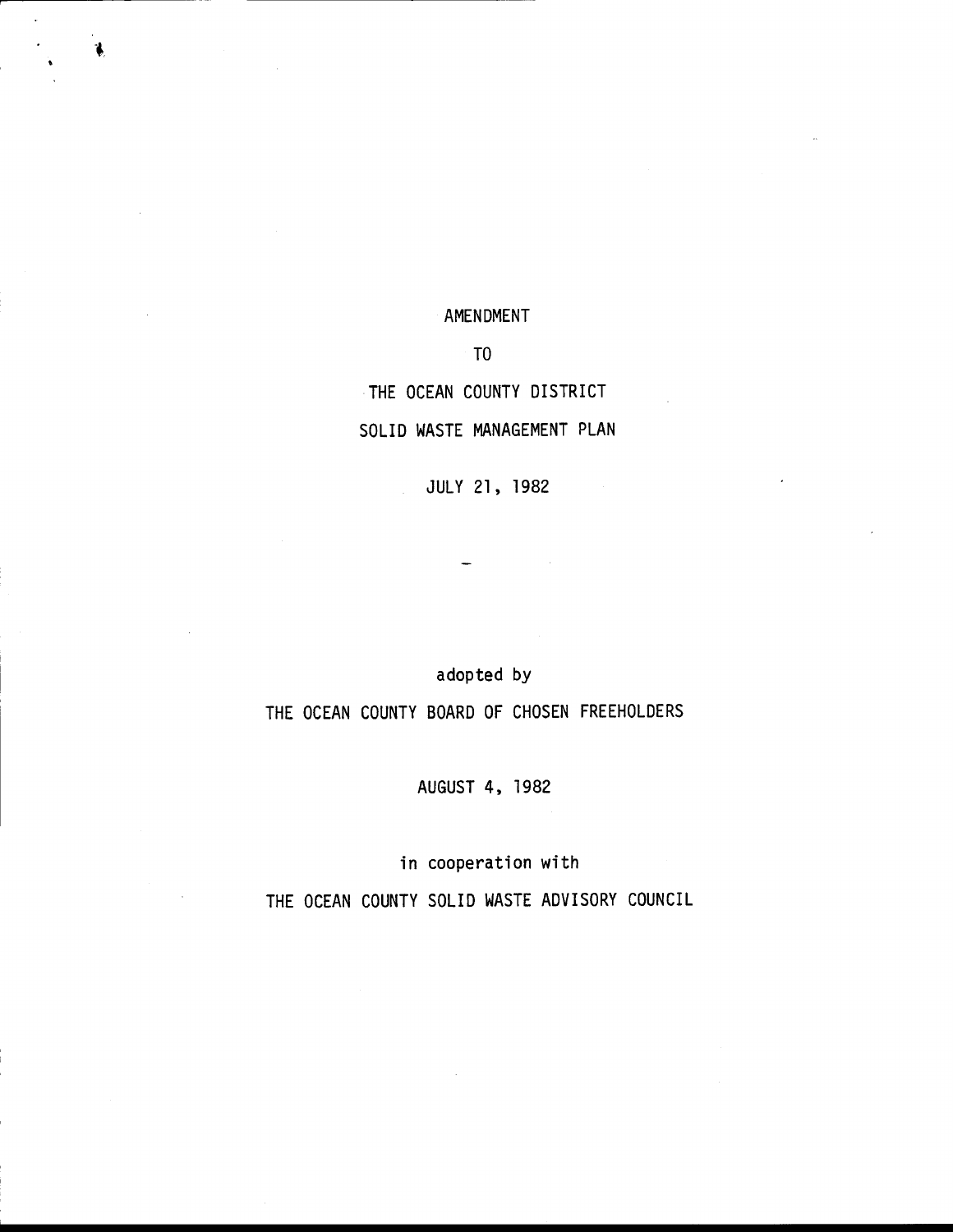# THE BOARD OF CHOSEN FREEHOLDERS

OCEAN COUNTY TOMS RIVER, NEW JERSEY 08753

John C. Bartlett, Jr. Freeholder Director



(201) 929-2116

August 4, <sup>1982</sup>

Commissioner Robert E. Hughey NJ Department of Environmental Protection cN 401 Trenton, NJ 08625

Dear Commissioner Hughey:

The Ocean County Board of Chosen Freeholders have adopted an Amendment to the Ocean County District Solid }'laste Management P'lan. 'The Amendment was done to accommodate a request for a commercial stump dump. This facility will<br>not handle municipal garbage or trash. It is only for bulky waste disposal.<br>This includes construction debris, tree stumps and so forth. None of wastes are classified as hazardous by the State or Federal governments. This Amendment is necessary to allow the Tuckerton Sand and Gravel Company to re- ceive a permit from the New Jersey Department of Environmental Protection to operate a]andfill for its own use on Lot 4, Block 284 and Lot 2, Block 286 in the Township of Little Egg Harbor, 0cean County.

This Plan Amendment does not address the requirements of the two-year update. The Board of Freeholders, as you know, is opposed to the designation of the privately owned Ocean County Landfill as a regional disposal site.<br>The Board has authorized legal action in this matter, and it is our opinion that it would be fruitless at this time to proceed with a two-year update.

The enclosed Plan Amendment was adopted by resolution of the Freeholder<br>Board on August 4, 1982. A public hearing concerning the Amendment was con-<br>ducted by the Board. During the hearing concern was expressed regarding th use of Otis Bog Road for access to the site from US Route 9. A copy of the record of this hearing is included with the Amendment for your consideration.

Thank you for your consideration.

Very truly yours,

 $\mathcal{L}_{\mathcal{M}} \in \mathcal{B}$  anthrow  $\mathcal{J}_{\mathcal{M}}$ 

John C. Bartlett, Jr.

JCB/SLP: db **Enclosure** 

i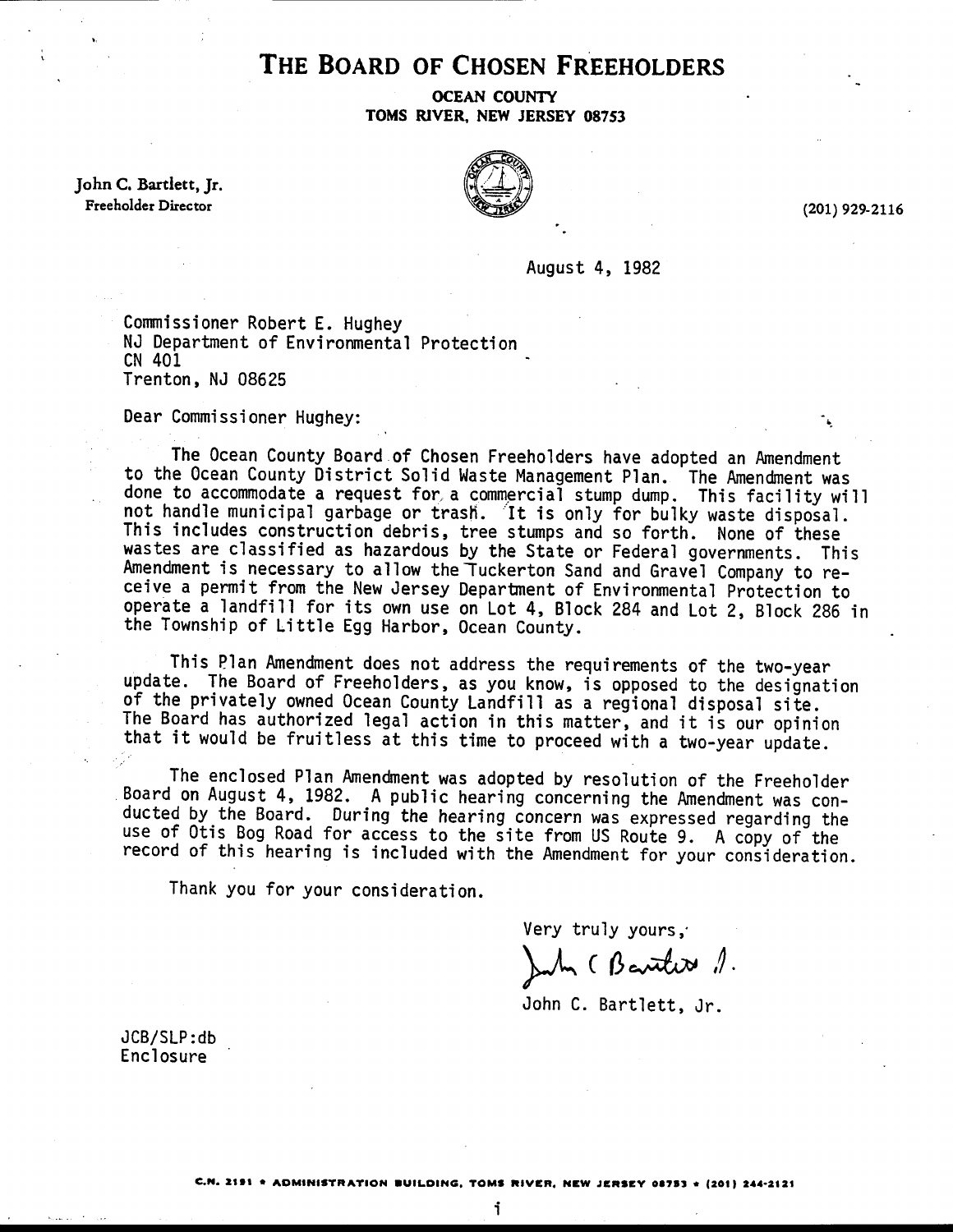## OCEAN COUNTY BOARD OF CHOSEN FREEHOLDERS

# JOHN C. BARTLETT, JR. FREEHOLDER- D I RECTOR

JOSEPH H. VICARI JAMES J. MANCINI H. GEORGE BUCKWALD DAMIAN G. MURRAY

E. KENNETH BURDGE COUNTY ADMINISTRATOR

HARRY KYNE CLERK OF THE BOARD

#### OCEAN COUNTY SOLID WASTE ADVISORY COUNCIL

James A. McPherson, Chairman<br>William C. Campbell, Vice-Chairman Ocean Township William C. Campbell, Vice-Chairman Ocean Town<br>Steven L. Pollock. Secretary Toms River Steven L. Pollock. Secretary

Marshall Boggio Gi lbert Carlsen William J. Higgins Joseph A. Jorlett Fred Koeppel Arnold Mohel Stephen A. Pepe Jack G. Thomas Richard U1 linger Peter Wilenta William Young Anthony Sussex Zenon N. Palkoski Herbert Roeschke Herbert Close

Point Pleasant Borough Lakewood Township 0cean Gate Borough Harvey Cedars Borough Pine Beach Borough Lakewood Township Laval lette Borough Dover Township Beach Haven Borough Brick Township Ship Bottom Borough Manchester Township Berkeley Township Toms River Lakehurst Borough

### EX-OFFICIO MEMBERS

John C. Bartlett, Jr. E. Kenneth Burdge Richard E. Lane Charles Kauffman Michael Gritzuk A. Morton Cooper

Freeholder-Director, Ocean County Administrator, Ocean County Engineer, Ocean County Health Coordinator, Ocean County Ocean County Utilities Authority 0cean County Environmental Agency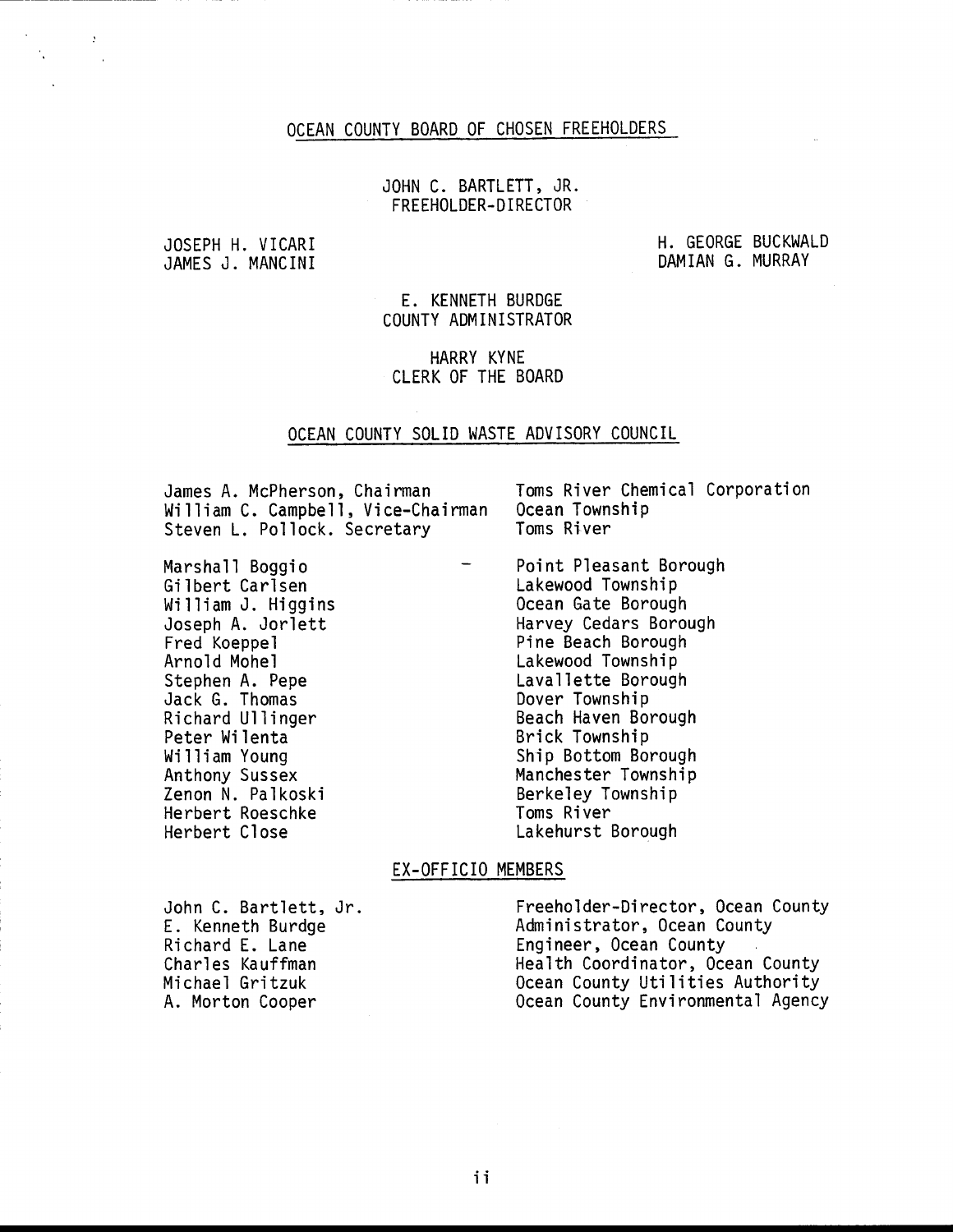# TABLE OF CONTENTS

 $\mathcal{A}$ 

 $\bar{\beta}$ 

| Title                                      | Page          |
|--------------------------------------------|---------------|
|                                            | $\mathbf{i}$  |
| Membership of the Ocean County Board of    | 11            |
| Membership of the Ocean County Solid Waste |               |
|                                            | $\mathbf{ii}$ |
|                                            | iii           |
|                                            | iv            |
|                                            |               |
|                                            |               |
|                                            | 2             |
|                                            | 3             |
|                                            | 4             |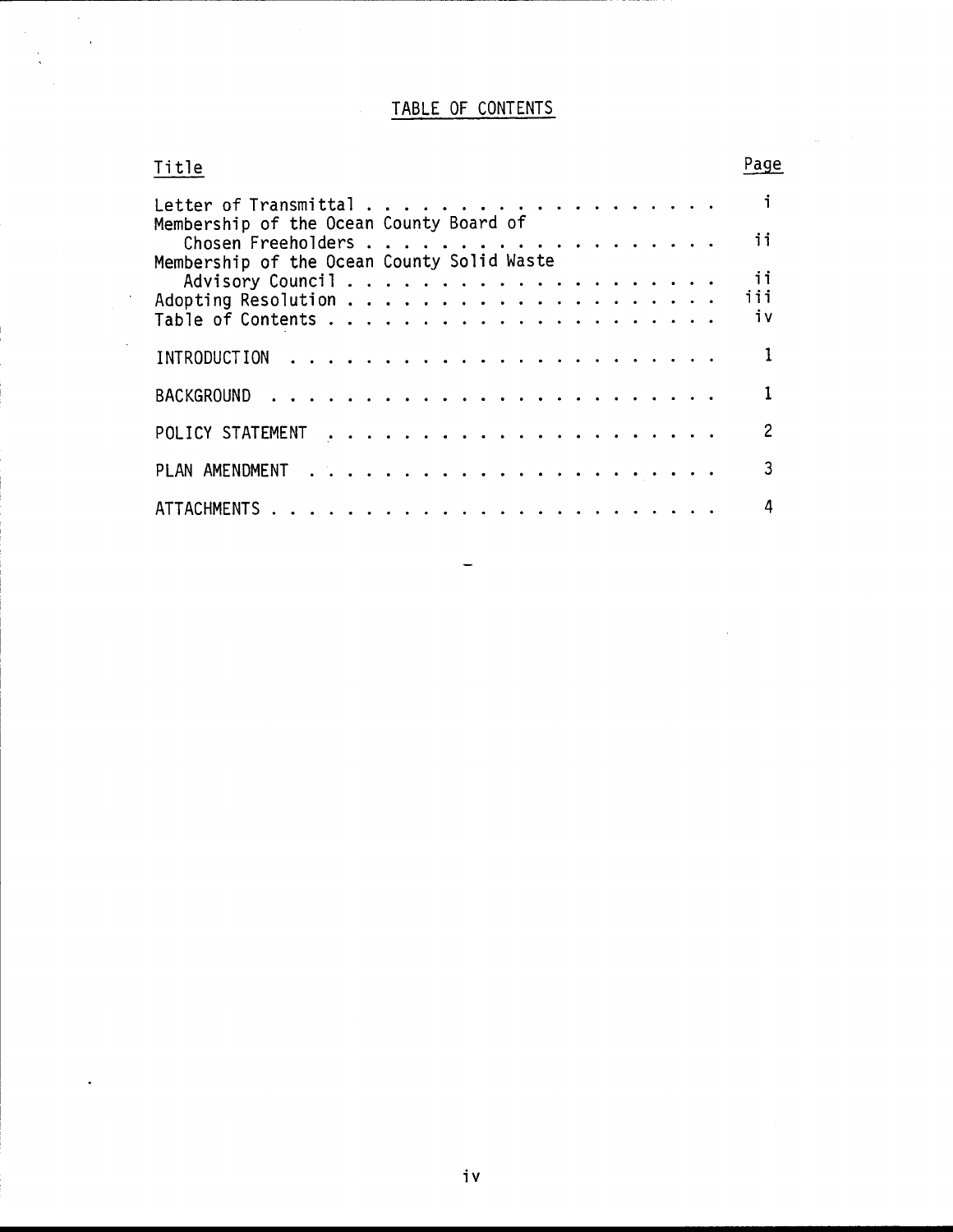### INTRODUCTION

Presented on the following pages is an amendment to the 0cean County Solid Waste Management Plan. This amendment was prepared to accommodate a proposed, new solid waste disposal facility in 0cean County. The New Jersey Solid Waste Management Act (N.J.S.A. 13:1E-1 et seq.) permits new solid waste facilities to be approved by the New Jersey Department of Environmental Protection only if the proposed facility is included in the District Solid Waste Management Plan.

#### **BACKGROUND**

The Ocean County Board of Chosen Freeholders adopted a Solid Waste Management Plan of July 18, L979. This Plan was prepared and adopted in conformity with the New Jersey Solid Waste Management Act (N.J.S.A. 13:1E-L et seq,i L. 1975, C. 326).

This Plan was submitted by the Board to the Commissioner of Environmental Protection for approval as required by the statute. 0n December 14, L979, the Commissioner required that several modifications of the Plan be made in order for it to be approved.

In consultation with the Solid Waste Advisory Council, the Board of Chosen Freeholders prepared and adopted the required modifications and submitted them to the Commissioner on July 1, 1980. The Commissioner conveyed approval of the Plan on July 31, 1980 with further changes made on her initiative.

0n December 16, 1981, the Board of Chosen Freeholders after consultation with the Solid Waste Advisory Council and based on engineering and environmental site evaluations adopted four amendments to the approved Plan. These amendments proposed a change in the northern Regional Landfill site, a new schedule for implementation, a change in the waste re-

-1-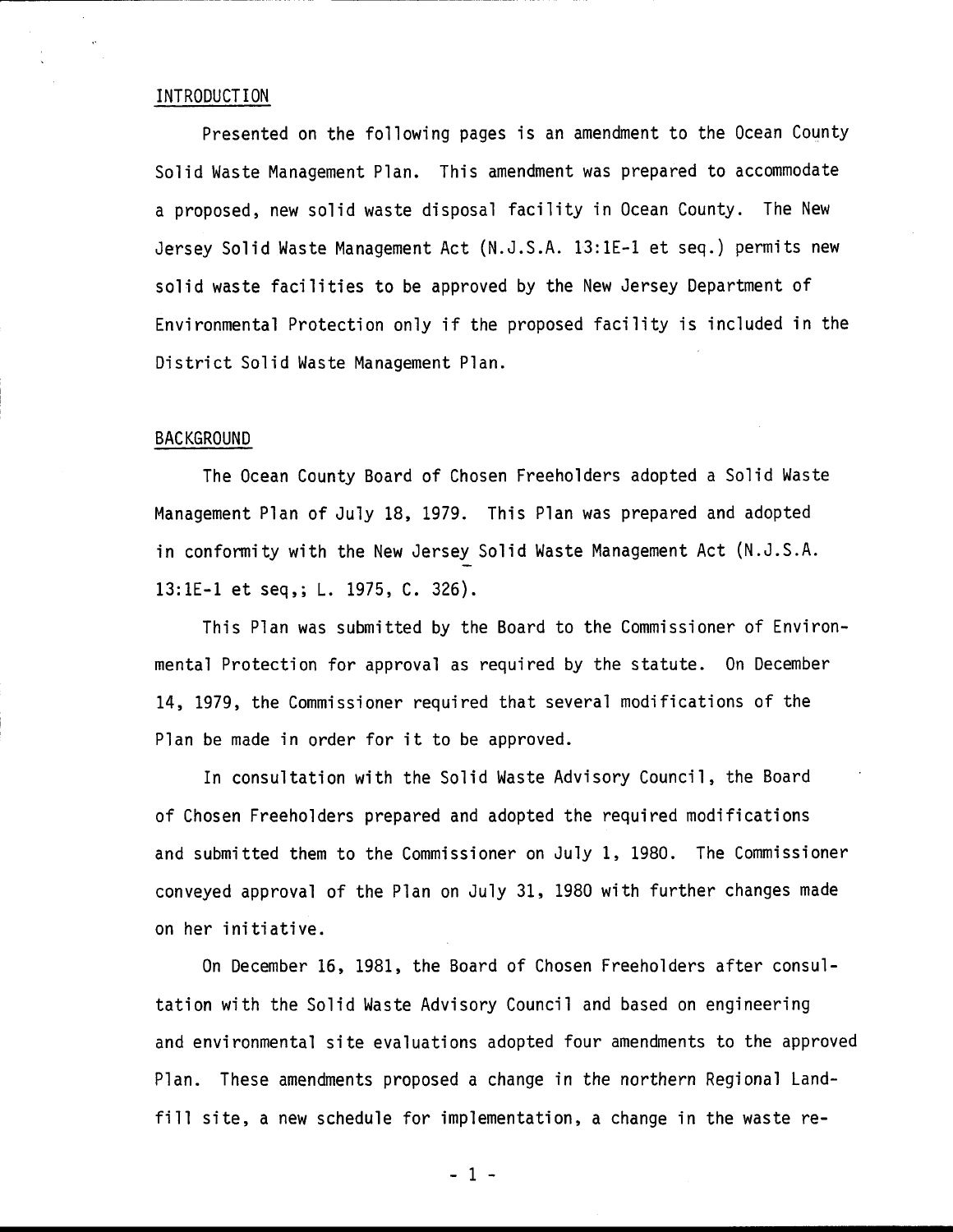gion boundaries, and a new c'losure timetable for existing 1andfi11s. The Commissioner rejected the amendments relating to the landfill site implementation schedule and landfill closures. The waste region boundary amendment is still undergoing Departmental review.

At the present time, the Board of Freeholders is appealing the Commissioner's decision and legal actions are underway. It is, however, necessary at this time to further amend the District Solid Waste Plan. This amendment is necessary to allow the Tuckerton Sand and Gravel Company to receive a permit from the New Jersey Department of Environmental Protection to operate a1andfill for its own use for the disposal of Waste Type 23 on Lot 4, Block 284 and Lot 2, Block 286 in the Township of Little Egg Harbor, 0cean County.

### POLICY STATEMENT

The use of sand and gravel mining areas for the disposal of tree stumps and other vegetative wastes and non-putrescible materials is encouraged and can be complementary to the goals of the Solid Waste Management Plan. Disposal of such wastes at m'ining sites can assist the mine operator in returning the site to natural grade and contour and thereby eliminate a potential scar on the landscape. Further, while these wastes can be accommodated at regional landfills, they often present operational problems. These wastes can be difficult to compact and cover, and bulky items such as tree stumps take up valuable landfill capacity and increase the risk of damage to landfill liners. As long as appropriate environmental, engineering, and operational standards are maintained, this type of facility benefits overall solid waste management in 0cean County.

-2-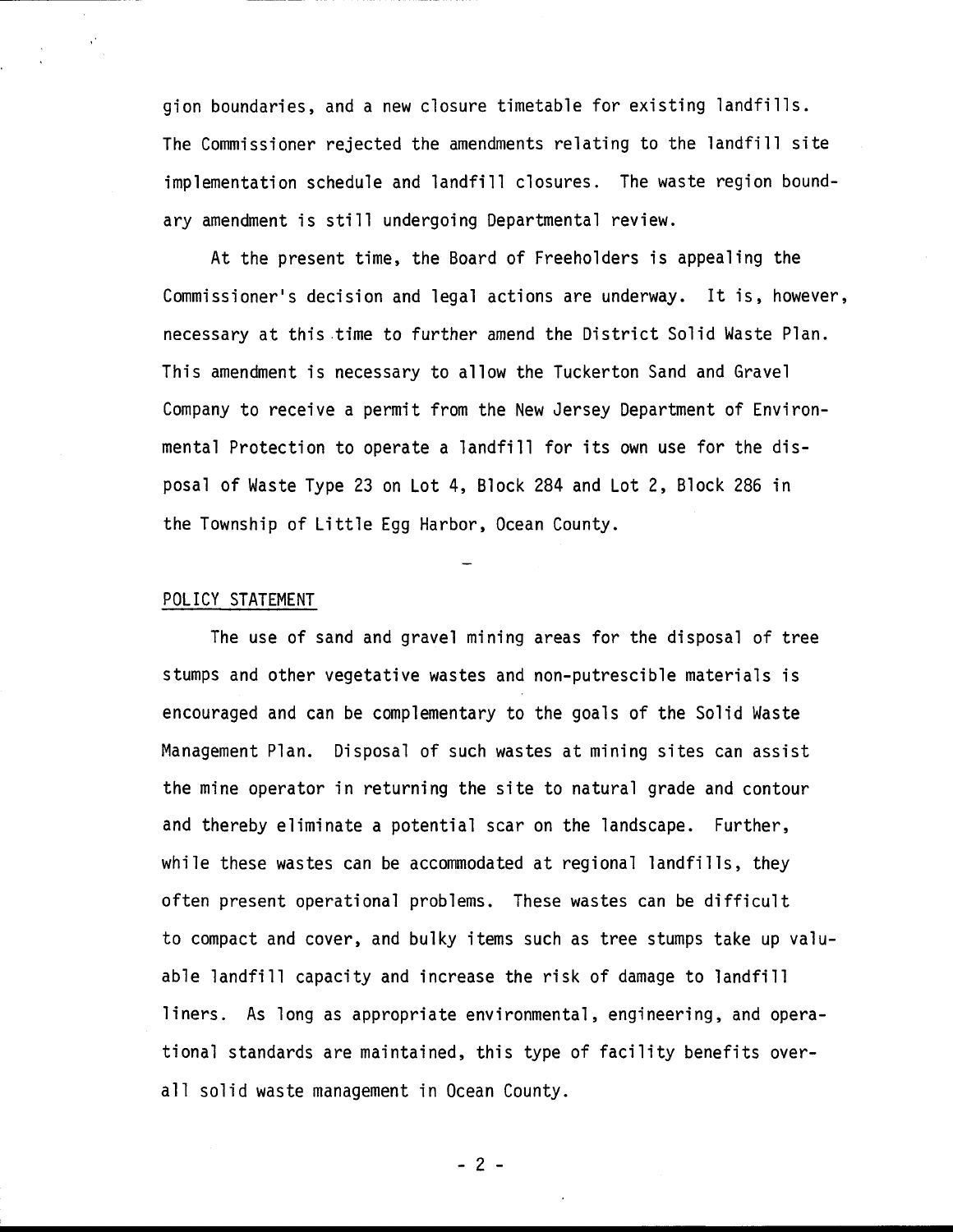#### PLAN AMENDMENT

Having received a letter from the Solid Waste Administration of the NJ DEP indicating that the proposed new landfill complies with applicable landfill engineering and design requirements, it is proposed that the Tuckerton Sand and Gravel Company Bulky Waste Disposal landfill located on Lot 4, Block 284 and Lot 2, Block 286 in Little Egg Harbor Township be included in the approved Ocean County Solid Waste Management Plan. This approval is subject to the following conditions:

1. Issuance of a landfill permit by the Solid Waste Administration of the NJ Department of Environmental Protection and all other required State, County and municipal permits.

2. Limitation of the wastes disposed of at the site to Waste Type 23 - Vegetative Wastes and use of the landfill solely by the Tuckerton Sand and Gravel Company.

3. Development of a proper closure plan approved by the Department of Environmental Protection which restricts the future use of the site to permanent open space or other compatible use.

4. The County of 0cean assumes no responsibility for the appropriateness or completeness of the engineering and operating plans for this facility and is not liable for any environmental or nuisance problems resulting from the location and/or operation of this facility at this site.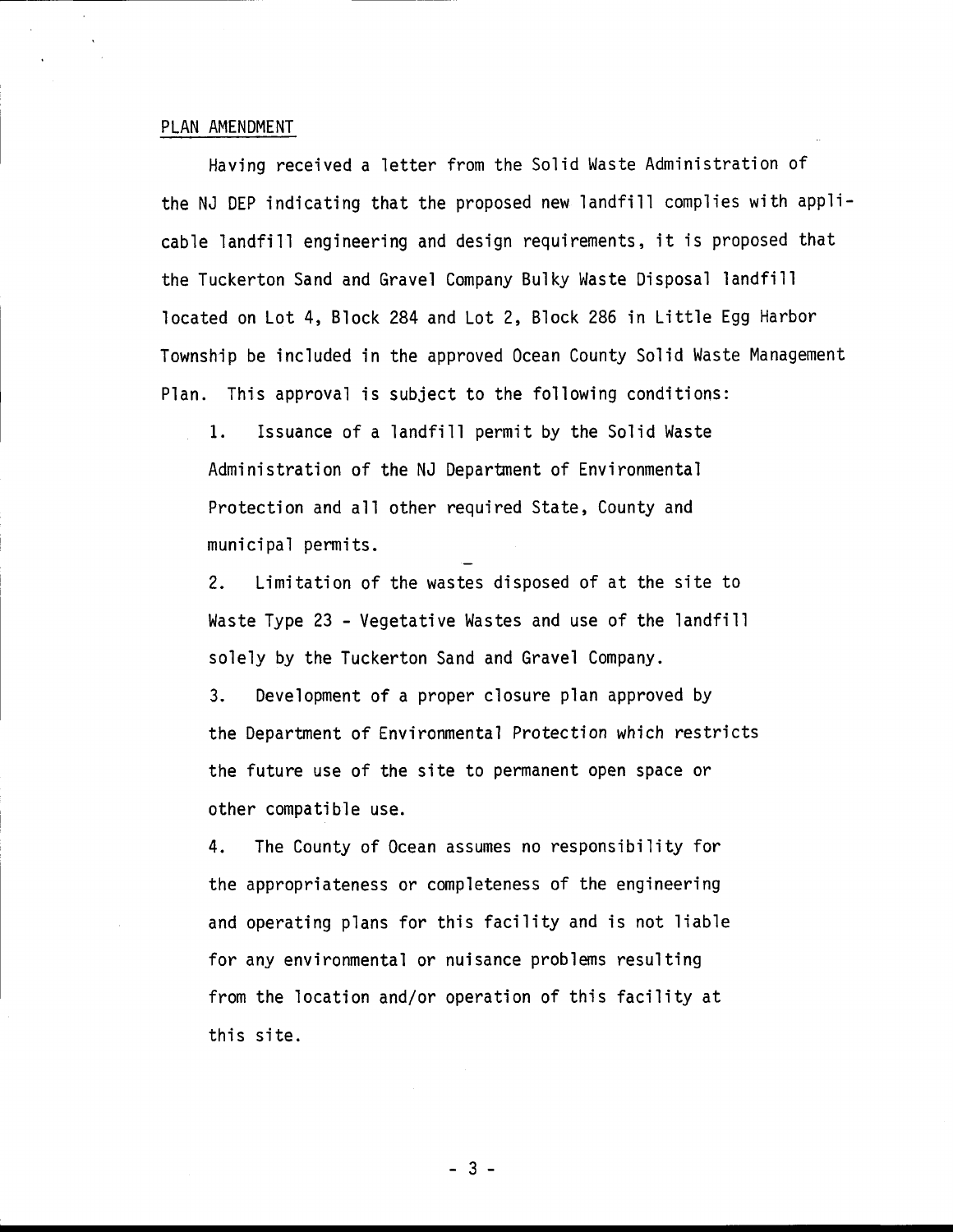# ATTACHMENTS

The following items are attached and are to be considered as <sup>a</sup> part of the record concern'ing the proposed Plan Amendment:

1. Site location map

2. Letter dated February 10, 1982 from the Solid Waste Administration noting that the proposed landfill meets engineering standards.

3. Letter dated January 29, 1981 from Elizabeth A1]en, Township C1erk, Little Egg Harbor Township.

4. Minutes of the 0cean County Solid Waste Advisory Council dated January 26, 1981 and March 15, 1982.

5. Letter dated February 12, 1982 from John Maczuga of Ernst, Ernst, and Lissenden.

6. Record of July 21, 1982 Public Hearing.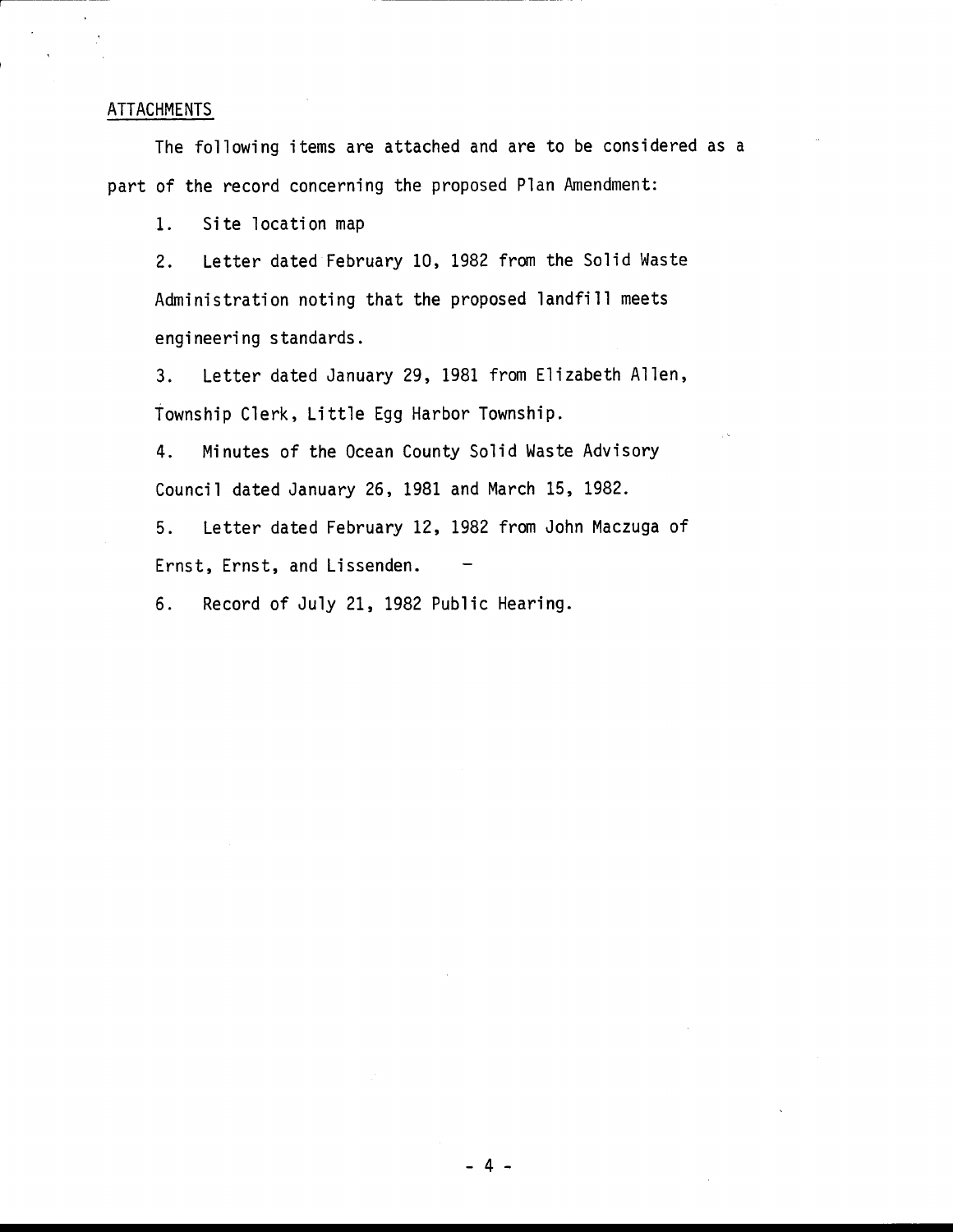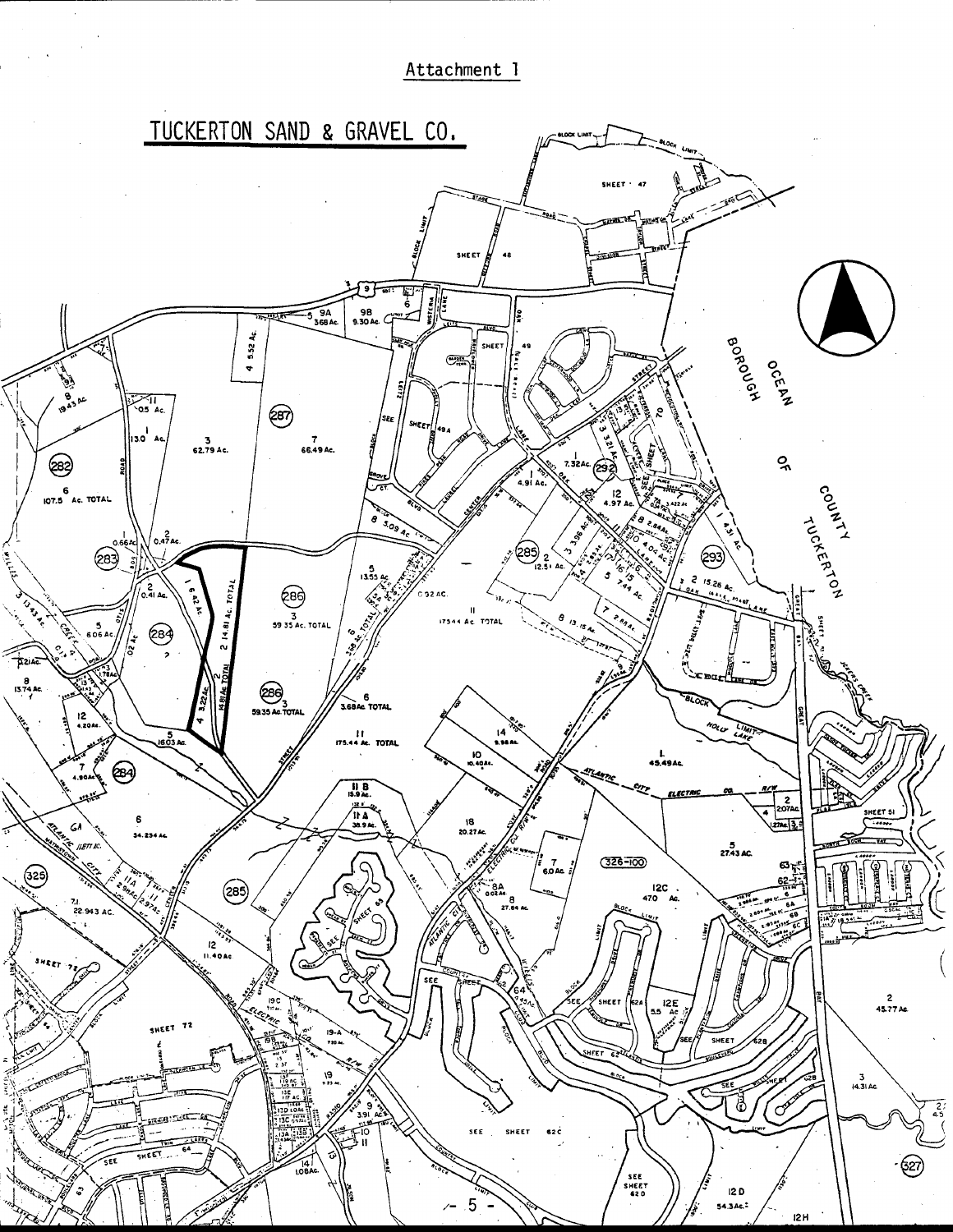

State of New Ierseu

# DEPARTMENT OF ENVIRONMENTAL PROTECTION AT A

DIVISION OF ENVIRONMENTAL QUALITY SOLID WASTE ADMINISTRATION 32 EAST HANOVER STREET, TRENTON, N.J. 08625

**JACK STANTON DIRECTOR** 

#### LINO F. PEREIRA **ADMINISTRATOR** SOLID WASTE MANAGEMENT

February 10, 1982

John D. Maczuga Ernst, Ernst & Lissenden 52 Hyers Street P.O. Box 391 Toms River, NJ 08753

 $RE:$ Tuckerton Sand and Gravel, Bulky Waste Landfill Application Number 81-02, Block 284, Lot 4, Block 286, Lot 2, Little Egg Harbor Township, Ocean County, New Jersey

Dear Mr. Maczuga:

The Solid Waste Administration is currently reviewing the above referenced application. While this application and engineering design appear to be sufficient from an engineering standpoint, the review of this application cannot be completed until this proposed facility obtains approval from our Planning Section. Planning approval requires this proposed facility to be included in the Ocean County District Solid Waste Management Plan.

The engineering review cannot be completed until all other requirements are met.

Very truly yours,

Walter Burshtin, P.E., P.P. Chief, Engineering & Registration Solid Waste Administration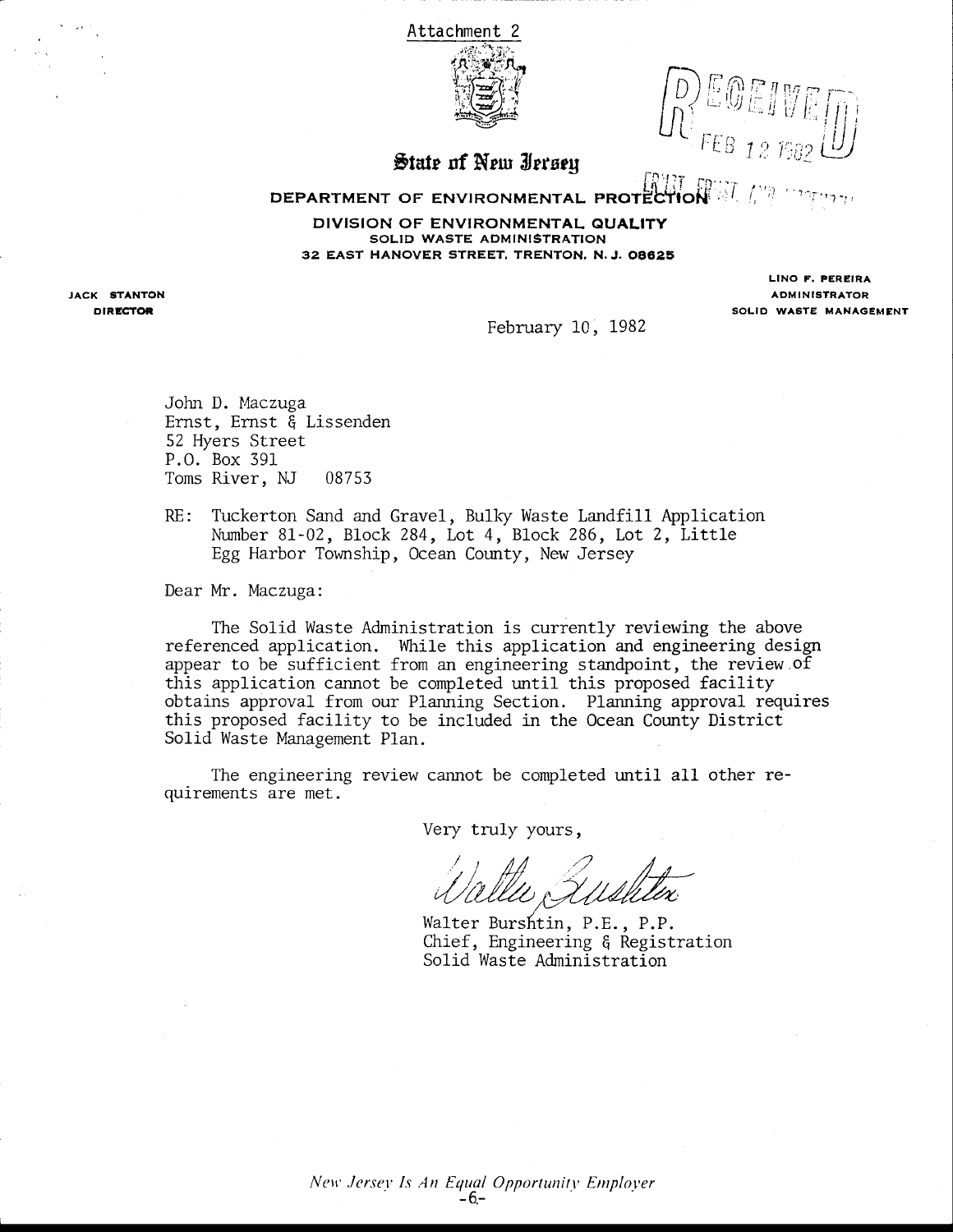# January 29, 1981

State of New Jersey<br>Dept. of Environmental Protection Solid Waste Administration  $P.0.$  Box  $CN-027$ Trenton, NJ 08625

Att: Mr. Frank Coolick Supervising Environmental Specialist

RE: Tuckerton Sand & Gravel, Blk. 286, Lot 2 6 Blk. 284, Lot 4, Appl. 481-02; Ocean County

Dear Mr. Coolick:

In reference to the above, please be advised that Mayon F. Richard Chiovarou and the Township Committée, have no objections of this facility.

Thank you for your cooperation.

Sincerely

 $EIA:mk$ 

Elizabeth I. Allen, Township Clerk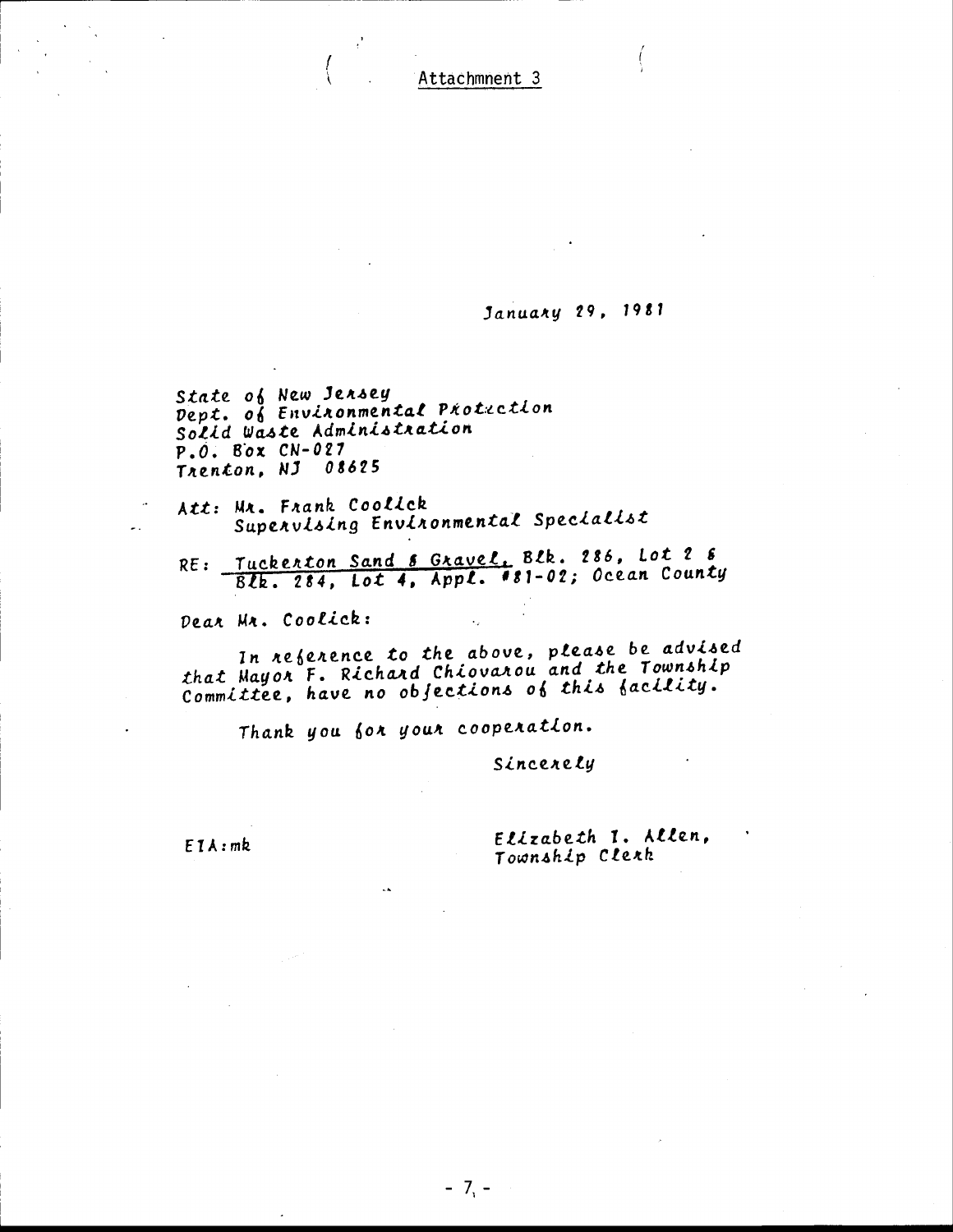# OCEAN COUNTY

### SOLID WASTE ADVISORY COUNCIL

# MINUTES

#### JANUARY 26, 1981

#### $\mathbf{I}$ . ANNUAL REORGANIZATION

A motion was unanimously adopted to retain the current slate of officers for 1981.

# II. CALL TO ORDER

The meeting was held in Room 119 of the Ocean County Administration Build-<br>ing. The meeting was called to order at 7:40 p.m. by Mr. McPherson, chair-<br>man. Compliance with the Open Public Meetings Act was noted. Compliance with the Open Public Meetings Act was noted.

#### III. ATTENDANCE

 $\left(\begin{array}{c} 1 \\ 1 \end{array}\right)$ 

,

The following members and other individuals were ih attendance at the January 26th Solid Waste Advisory Council meeting.

#### A. MEMBERS REPRESENTING

Steven L. Pollock James McPherson William Campbell Anthony Sussex Fred Koeppel Joseph A. Jorlett Gilbert J. Carlson Salvatore Minneci Herbert Close

# B. EX-OFFICIO MEMBERS

Michael Gritzuk A. Morton Cooper

C. OTHERS

Isabel Sherwood Larry Mi <sup>I</sup>ler Charles Horner, Sr. John DeMeo Ralph Gorga

0cean County Planning Board Toms River Chemical Corporatfon 0cean Township Manchester Township Pine Beach Borough Harvey Cedars Borough Lakewood Township Berkeley Township Manchester Township-Leisure Knoll

Ocean County Utilities Authority Ocean County Environmental Agency

League of Women Voters NJ DEP Solid Waste Administration Pl umsted Township Pl umsted Township Laval lette Borough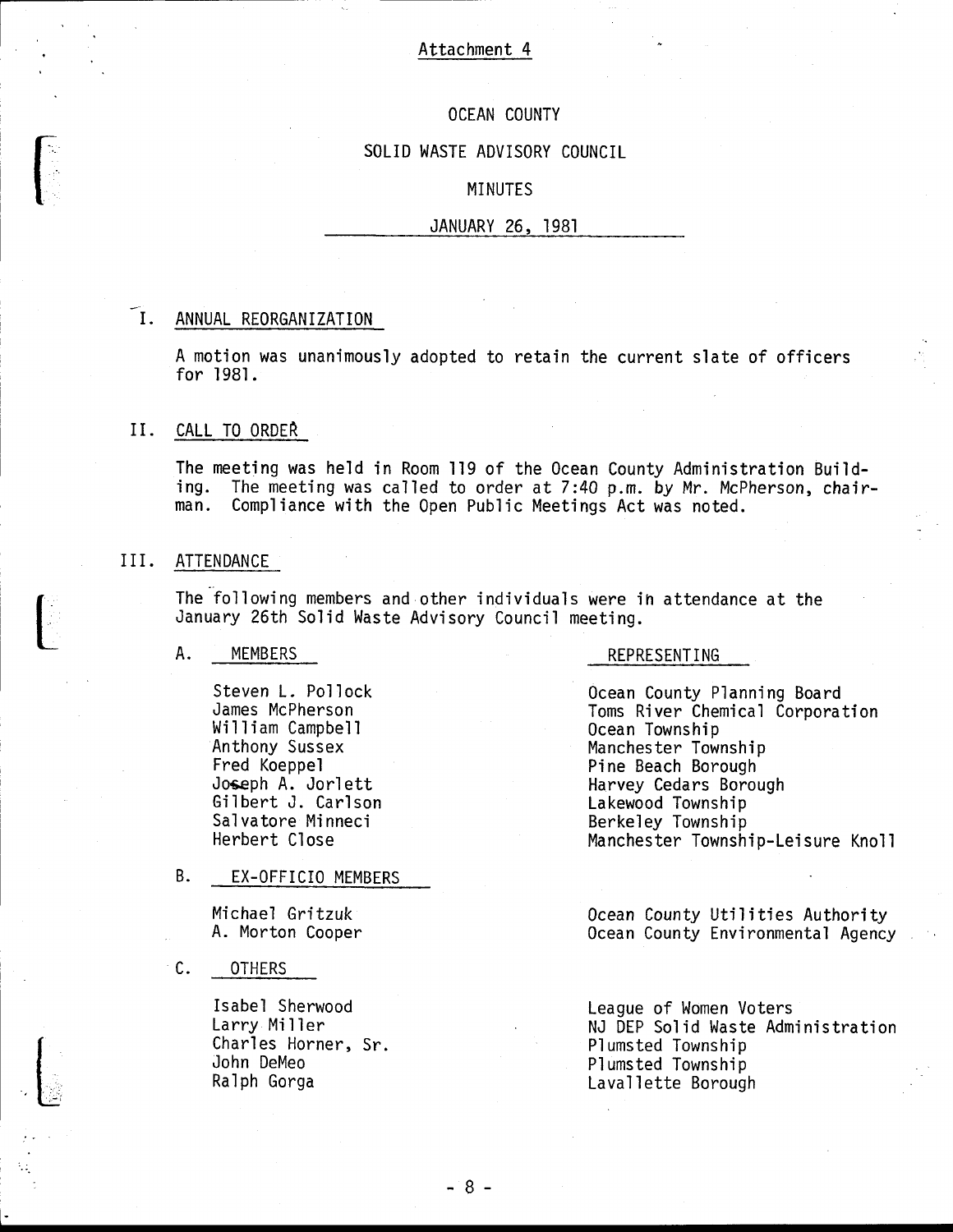(Minutes of Meeting of July 21, 1982)

Director Bartlett opened a Public Hearing on a proposed amendment to the the Ocean County Solid Waste Management Plan which would enable the owners of the Tuckerton Sand and Gravel Company to establish a "stump dump" in Little Egg Harbor Township.

Planning Director Steven Pollock explained that the<br>purpose of this facility would be to receive tree stumps and other material associated with land clearing operations. Mr.<br>Pollock said that the Department of Environmental Protection<br>could not consider this application until it has been incorporated, by amendment, into the overall Ocean County Solid Waste Management Plan.

Freeholder Buckwald added that the facility would also be suitable for debris resulting from demolition of buildings and would therefore reduce the risk of liner penetration at the<br>landfills which would otherwise receive this large and bulky debris.

Director Bartlett asked for comment from the audience and requested that speakers limit their comment to the amendment at hand.

Diane Constantini, Attorney for Mr. and Mrs. Bonthron,<br>Route 9 and Otis Bog Road, Little Egg Harbor Township, indicated that her clients would have no objection to this application if<br>trucks entering and leaving the facility are required to use the<br>Center Street entrance rather than the one on Otis Bog Road. She<br>stated that this will reduce and will not result in excessive wear to the roadway.

Members of the Board suggested that jurisdiction over traffic control rests with the local municipality, but that they would consider this request before approving the amendment.

A motion was made and seconded to close the Public Hearing on a proposed amendment to the Ocean County Solid Waste Management Plan which will enable Tuckerton Sand & Gravel to establish a "stump dump" in Little Egg Harbor Township.

ROLL CALL:-

Ayes:- Mr. Buckwald, Mr. Mancini, Mr. Murray, Mr Vicari, Mr. Bartlett Nays:- None

> I certify the foregoing to be a true copy of Excerpts of the Board<br>Meeting of July 21, 1982 approved by the Board of Chosen Freeholders of<br>the County of Ocean on the  $\frac{19}{\sqrt{19}}$

> > Clerk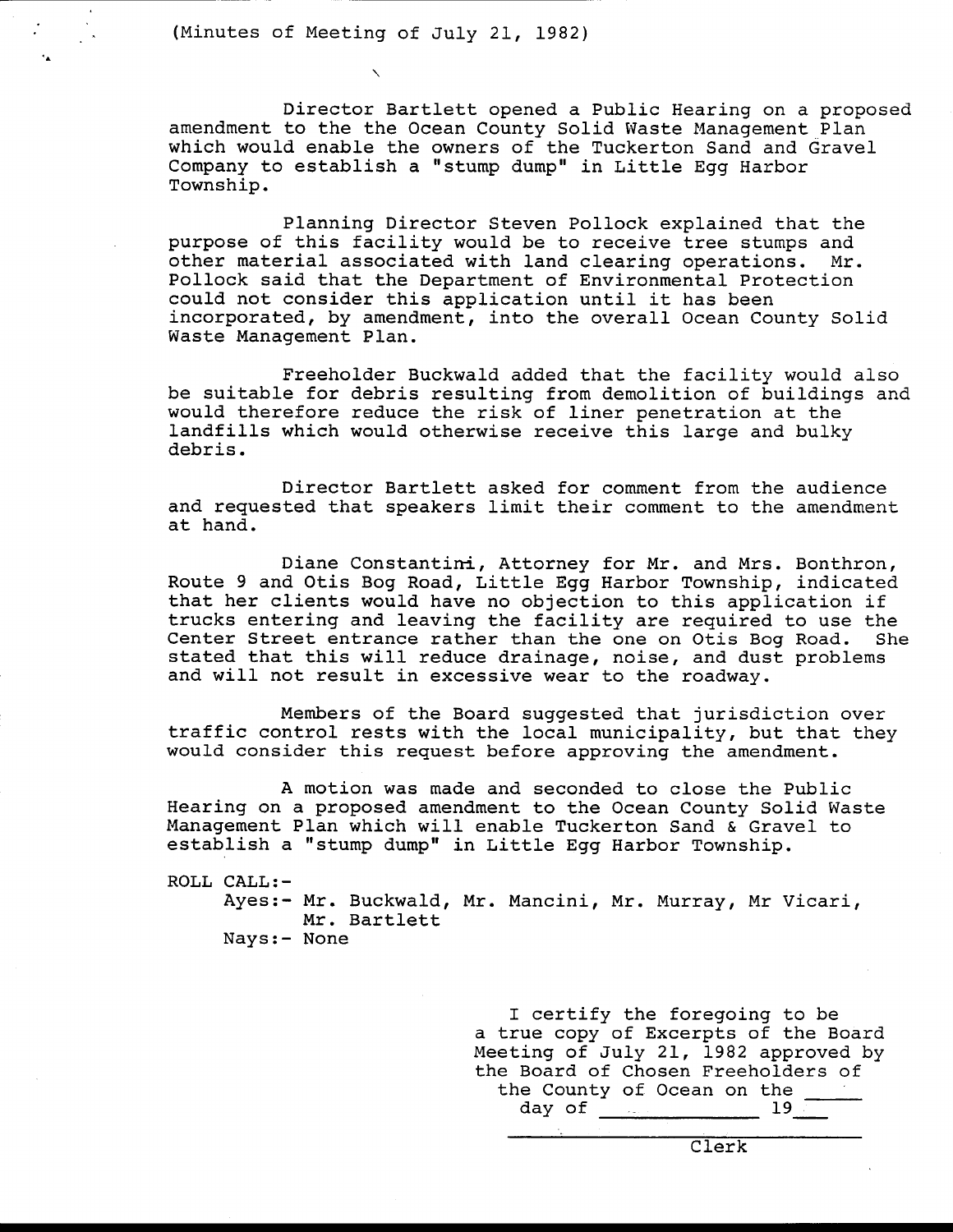engineering fees required to implement the plant that is proposed. The total amount of the project would be \$60,000, with \$30,000 coming from the State and the County matching the other \$30,000. The State is expected to make a decision on the grant in about a couple of months.

#### VI. DOVER TOWNSHIP RECYLCLING PROGRAM

A... Morton Cooper, chairman of the Ocean County Environmental Agency, was invited to speak on this subject. Mr. Cooper mentioned that the joint seminar held at 0cean County Col'lege was instrumental in gettfng the newspaper recycling program underway. He noted that an ordinance was drawn up with a provision in it that al'lows anyone, church groups, senior citizens, etc., to put in an application for private collection of recyclables. In this way, the Township could permit private groups to continue successful existing programs. Mr. Cooper stated that bids were due the end of the week and that four firms had requested bid spec-<br>ificqtions. He noted that with the CAPS law, it would be difficult for the collection of newspaper to be handled by Dover Township. He noted also that the Township was studying the recycling of other materials and that the Garden State Paper Company had contacted the Township and was very anxious to see the recycling program get underway.

The Solid Waste Advisory Council commended Mr. Cooper and the Dover Committee on their program and suggested that all municipalities consider simi'lar programs.

#### VII. TUCKERTON SAND & GRAVEL APPLICATION

Mr. Pollock reported that an application had been received for a landfill permit in Little Egg Harbor from the above applicant. He noted that it was similar to applications that the Council had previously approved for land clearing and construction debris. He recommended that a Letter of No Objection be submitted to the Solid Waste Administration; noting, however, that the future use of the site for recreational purposes shou'ld be clarified with the applicant since the area is residentially zoned. The motion was carried for Mr. Pollock to write such a letter.

#### VIII. CLOSED SESSION

# IX. ADJOURNMENT

The meeting was adjourned at 9:40 p.m.

#### X. PUBLIC COMMENT

Mayor Gorga of Lavallette expressed his concern about the R.E. Etsch Inc. Landfill in Monroe Townshfp. He noted the letter that had been sent to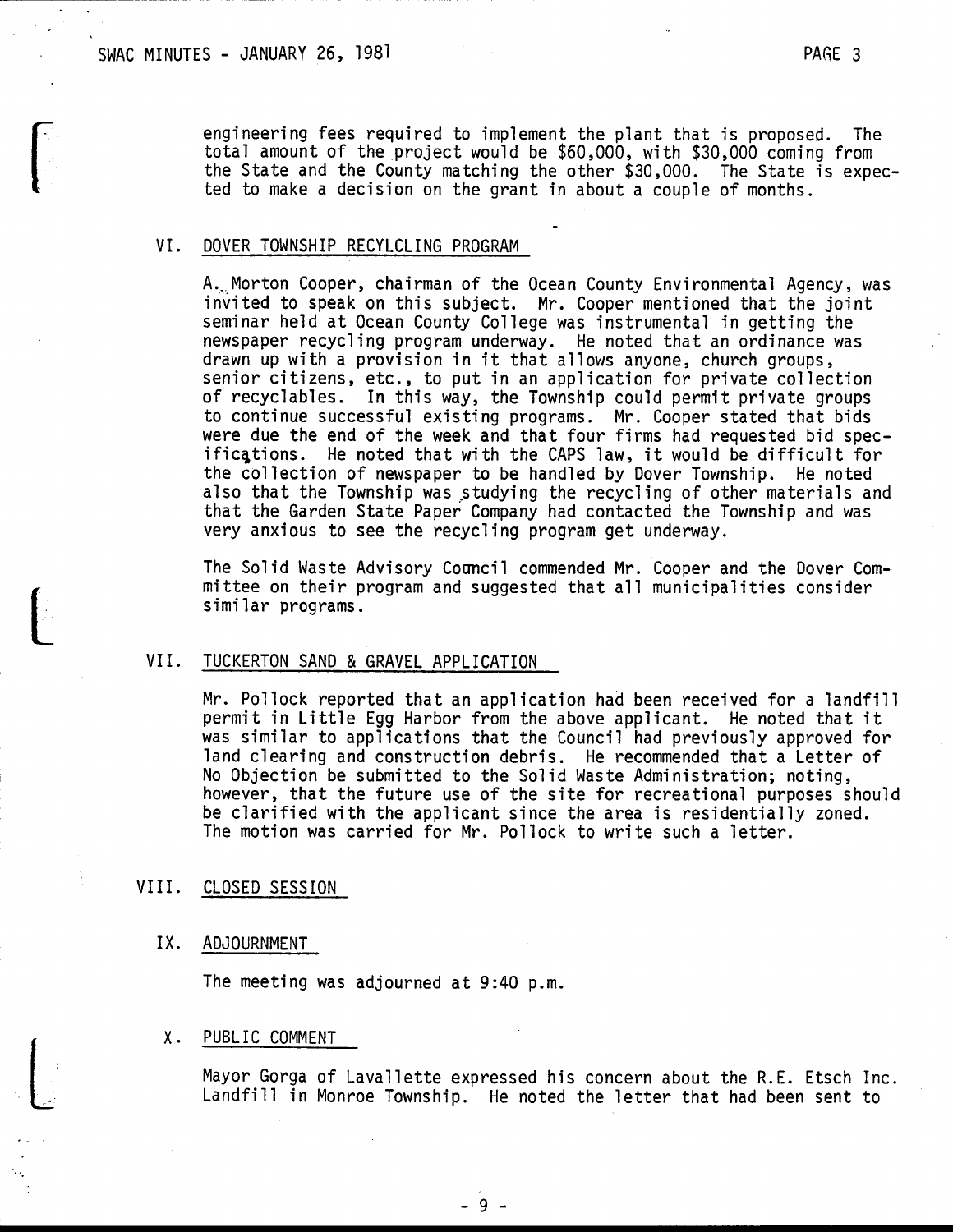### OCEAN COUNTY

# SOLID WASTE ADVISORY COUNCIL

# MINUTES

# MARCH 15, 1982

#### I. CALL TO ORDER

The meeting was called to order at  $7:35$  p.m. by James McPherson. Compliance with the Open Public Meetings Act was noted.

#### II. ATTENDANCE

The following persons were in attendance at the March 15th Solid Waste Advisory Council meeting:

#### A. MEMBERS REPRESENTING

James A. McPherson Fred A. Koeppel Joseph A. Jorlett Herbert W. Roeschke Gilbert J. Carlson Salvatore Minneci William C. Campbell Steven L. Pollock

#### B. EX-OFFICIO

Charl es Kauffman Michael Gritzuk John Sahradnik Richard E. Lane

## C. OTHERS

John Presti<br>Frank J. Seney The Kupper Associates Frank J. Seney<br>Nancy Kehayes George Poth<br>Larry Miller

SWAC Chairman Pine Beach Harvey Cedars Dover Township Lakewood Township Berkeley Township Ocean Township 0cean County Planning Board

County Health Department Ocean County Utilities Authority 0cean County Counsel 0cean County Engineer

Nancy Kehayes Kupper Associates Edward A. Nowak Mhitesville Road Homeowner<br>John DeMeo<br>Plumsted Township John DeMeo Plumsted Township Jim Schroeder **Band Communisted Township**<br>
David M. Siddons **Plumsted Township** Ocean County Utilities Authority<br>Beachwood Larry Miller<br>
Bart Cunningham<br>
Bart Cunningham<br>
Cakewood Township Bart Cunningham Lakewood Township Ocean County Planning Board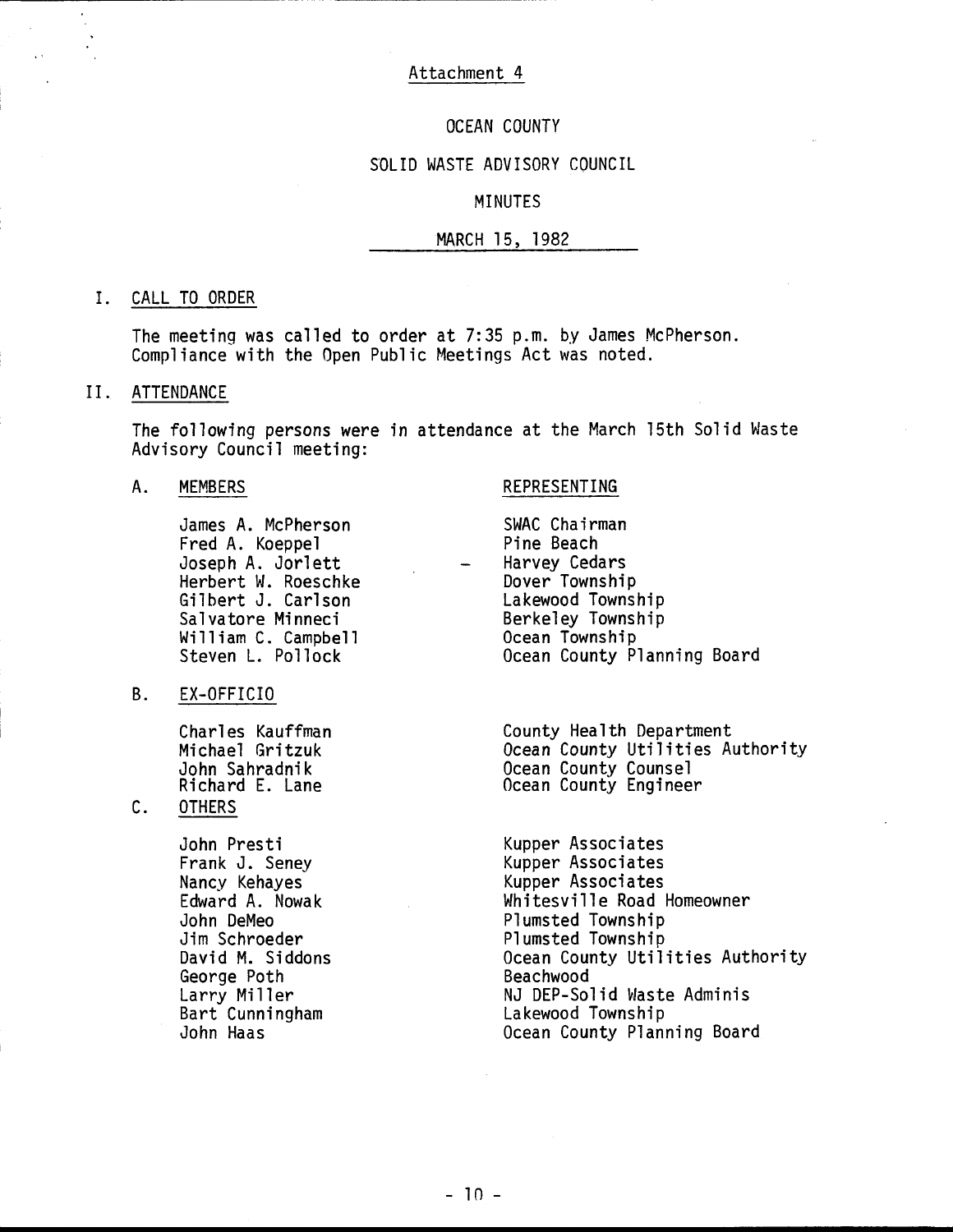#### SWAC MINUTES - MARCH 15, 1982 PAGE 3

B) Mr. Pollock reported that a letter was received from DEP concerning the Tuckerton Sand and Gravel Company's proposed new landfill (stump dump). The letter indicated that the engineering plans appear to meet State requirements, but a permit cannot be issued untjl the County plan is amended. After discussion, it was agreed that the Council should recommend the Board adopt the necessary amendment to accomodate the proposed facility. Mr. Po1lock was directed to prepare the necessary amendment and to include a policy statement noting the benefits of such facilities to overall solid waste management in Ocean County. Such benefits include saving space at the regional sites, reclaiming mining areas, and protecting liners at regiona'l sites. It was also agreed that the Council should consider applications of this nature only when a letter is received from DEP stating that engineering plans appear to meet State requirements and, further, that Plan Amendments for such facilities should be considered only on an annual basis. This is to avoid costly notice requirements and so forth, which might be involved should a number of applications be made.

-il